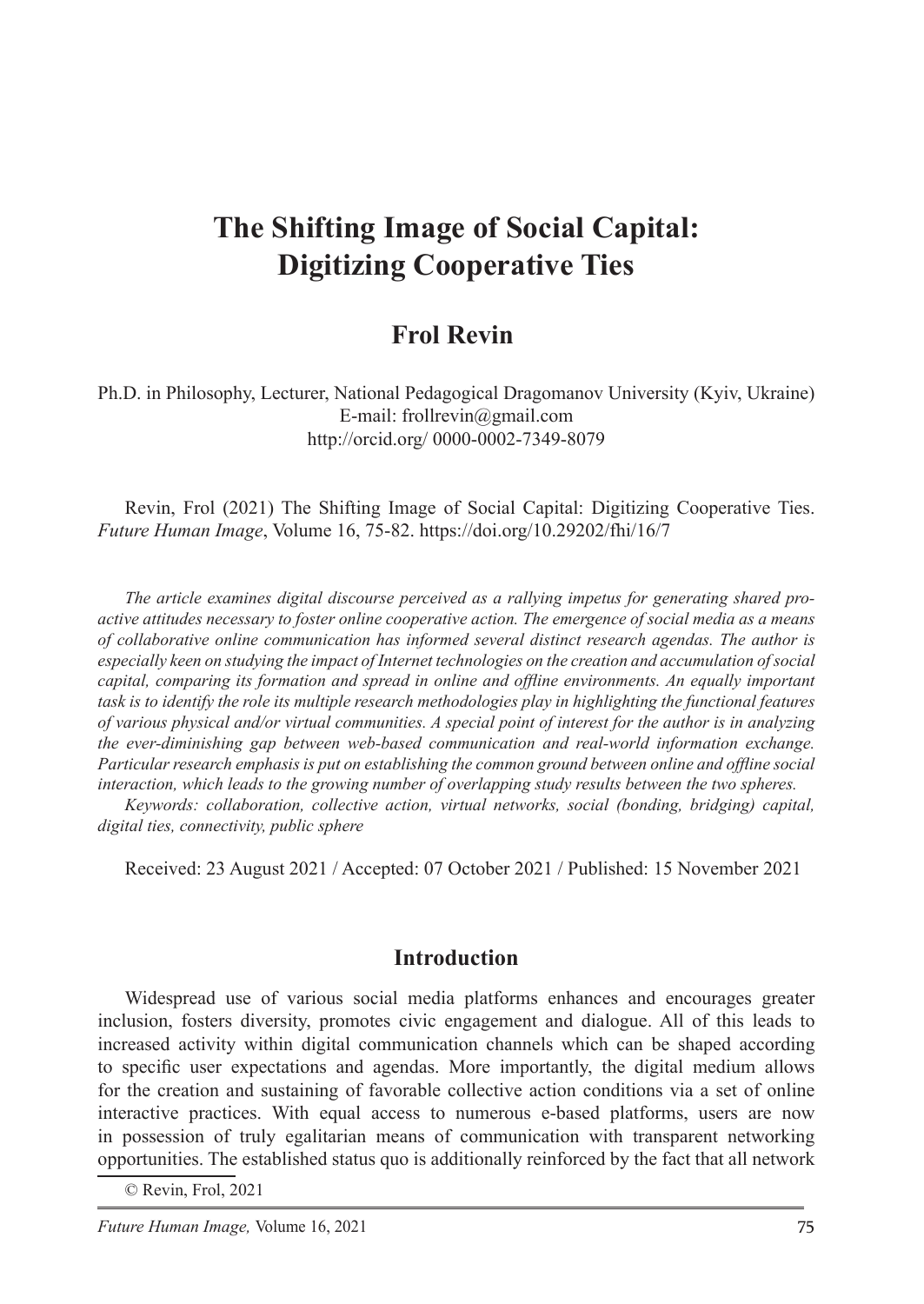participants can contribute to the common exchange pool serving not only as consumers but also through generating and validating the parameters of a shared informational field. The following procedure creates an incentive for additional deliberative selectivity, which helps online communities to establish conditions for the formation of concrete cooperative action. Based on this interpretation, we can note that virtual networks serve as unique platforms for consolidating various users based on their common nexus of shared intentions, interests, and values, resulting in cohesive, communicative exchange bringing about a synergistic effect.

This visible demarcation of the online cooperative dimension manifesting itself through fostering of virtual interest groups and communities often undergoes a further tangible transformation culminating in the creation of physical associations, activist groups, and public institutions. The latter provide their members an opportunity to formally disseminate ideas, attract new followers and coordinate their actions in the offline sphere. Another consequence of the rise of modern digital media is the ever- situation whereby the physical and the virtual reciprocally influence each other by laying the foundation for the emergence of novel forms of social activity and organization. In particular, virtual networks make use of the previously nonexistent means of collective action by allowing users who share similar professional qualities, personal and vocational aspirations to establish firmer collaborative ties.

Drawing a parallel, Manuel Castells views the flow of capital (social or otherwise), information technology, network associations, and symbolic interplay as the main driving forces stimulating (virtual) actors to engage in reciprocal exchange depending on their proximity and integration into a scheme of the resource reallocation centers. In such a globally dominant technological infrastructure of communication reigns supreme by determining this new interactive space almost as much as the railroads defined economic regions and national markets underpinned the preindustrial economy. Perceiving modern society as "a culture of real virtuality," a platform profoundly dominated by deterministic global communication systems, Castells believes that reality is completely captured and fully immersed in the virtual images of an electronic world in which the externally displayed messages do not just appear on your screen as transmitted visual and symbolic experience, but are the experience (Castells, 2007: 240). Accordingly, the web nowadays offers countless highly efficient collaborative instruments available to active users engaging in collective political action when compared to more conventional offline means of expression and participation.

Thiery Penard and Nicolas Poussing, on the other hand, believe that significant collaborative gains accrue when randomly occurring physical affiliations become linked to technological platforms shaping coordinated large-scale collaborative enterprises since such spontaneous networking allows to more effectively ensure shared creation and distribution of information and identities. Compared to more formally developed bonds and obligations based solely on a stringent hierarchical structure, spontaneous interaction gradually forms a fixed nexus of productive interdependence between individuals whose cooperative ties reinforce the overall effectiveness of jointly undertaken civic pursuits (Penard & Poussing, 2010: 575). Distributed across the various web-based platforms, these novel cooperative technological tools allow users to take advantage of effective ways to voice their opinions, shaping and adapting message dissemination algorithms to accommodate the constant flux of the ever-increasing data exchange.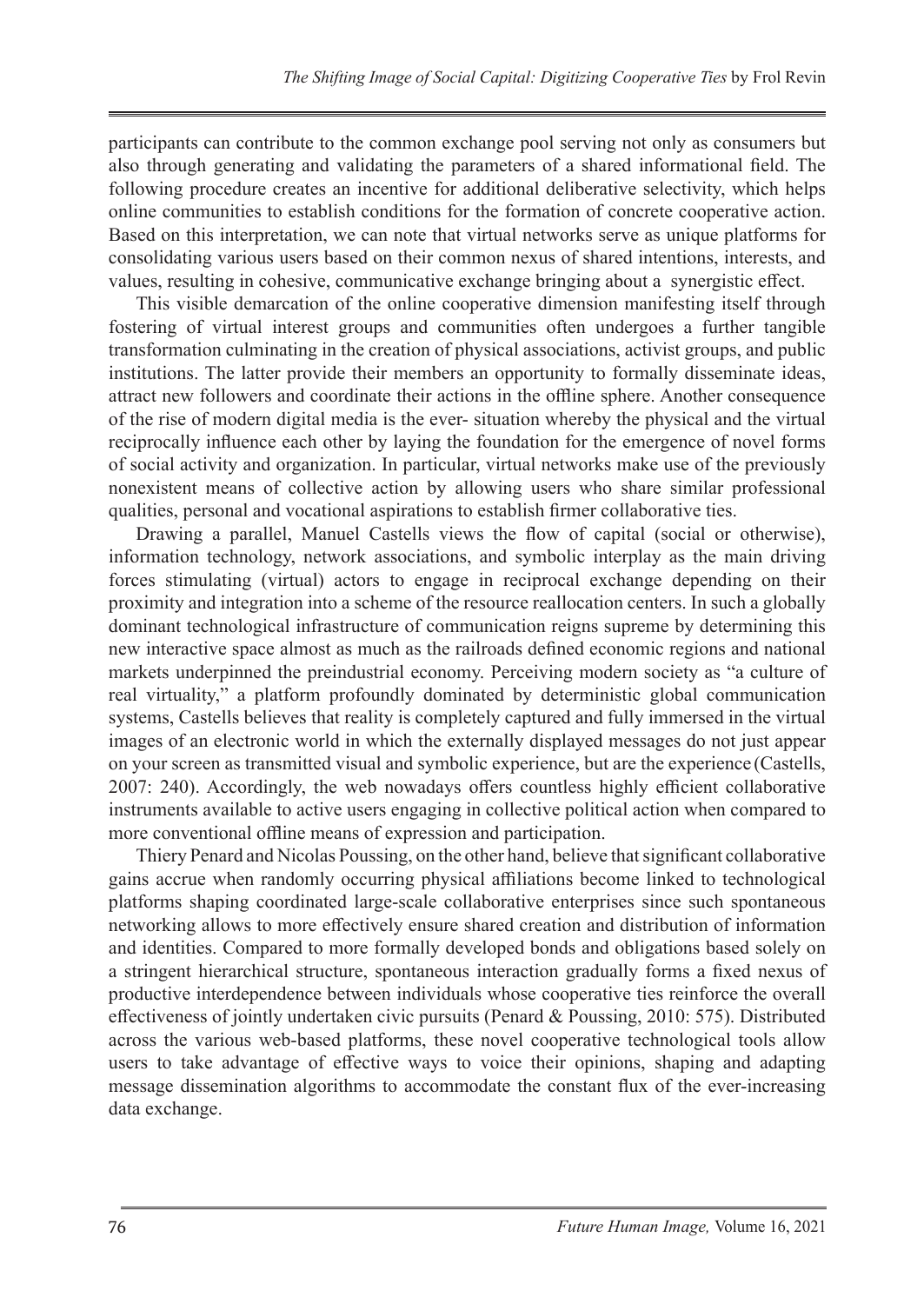#### **Measuring online cohesion and communication**

The cornerstone of any modern community is communication, whereby actors with the greatest chance of influencing power are those whose messages are able to generate the most noticeable disseminating impact. Viewed as an outcome of three major elements (information, relay, and reception), network communication presupposes that the message has to be accepted and decoded by the recipient as a prerequisite for subsequent reciprocal information exchange. Simply put, communicative success is the result of attracting the attention and motivation of other network participants. Having said that, successful communication cannot fundamentally depend solely on the realization of its selective content (meaning), whereby the impact of a particular digital activity is measured solely on the basis of calculating the number of subsequent response actions (comments) or other feedback metrics. Conceptually, this entails that communicative capital, while capable of being converted into other forms of reputational gains, is, nonetheless qualitatively different from human or any other sort of capital and is, therefore, not reducible to it.

The emergence of social media as a means of collaborative online communication has formed several distinct research areas. Researchers are particularly interested in studying the impact of Internet technologies on the creation and accumulation of social capital, comparing the peculiarities of its formation in an online and offline environment. Hence, when one takes a closer look at the methods of analyzing social capital accumulated due to enhanced connectivity and cyber cohesion (identifying the impact of its multiple functional features for various physical and/or virtual communities), what becomes apparent is a somewhat dated approach to the assessment of social capital through the definition of its main forms: social networks, trust, and modes of reciprocal behavior. Researchers of online social capital, viewing it as an addition to concrete social ties, argue that participation of the social network actors in joint Internet projects can be based either on active or passive inclusion (Earl  $\&$  Kimport, 2011). The latter usually occurs as a mundane action of knowledge acquisition (gaining access to certain information) whereby a user is able to familiarize herself with a new piece of data by simply reading a post online. According to a number of authors, the borders between online and offline social capital are becoming increasingly difficult to demarcate (Hampton et al., 2011: 135). This is nowhere more evident than amongst young people actively utilizing the web for increased connectivity that results both in individual and interpersonal gains.

It is precisely the combination of these factors (passive affiliation to the social network as well as merging online and offline means of social ties) that questions the relevance of exclusively traditional study methods. The work of Dmitri Williams (2006) serves as a good illustration of the kind of criticism that such conventional (pre-web) approaches to measuring digitized social capital receive. In particular, it emphasizes the traditional survey's inability to accurately capture whether a potential respondent belongs to a specific group which reflects cooperative behavioral patterns spread within their Internet community. In order to provide an effective means of determining such parameters, Williams managed to develop a special technique (Internet Social Capital Scales) of comparing social capital corresponding to different types of an online and offline collaborative environment. More specifically, he tried to confirm the hypothesis that the particular mechanism for measuring the outcome of potentially cohesive relations (between the new vibrant virtual reality and the more orthodox social interactions) was already embedded within the information and communication technologies at the heart of the ongoing digital revolution (Williams, 2006). Accordingly, if the two main types (bridging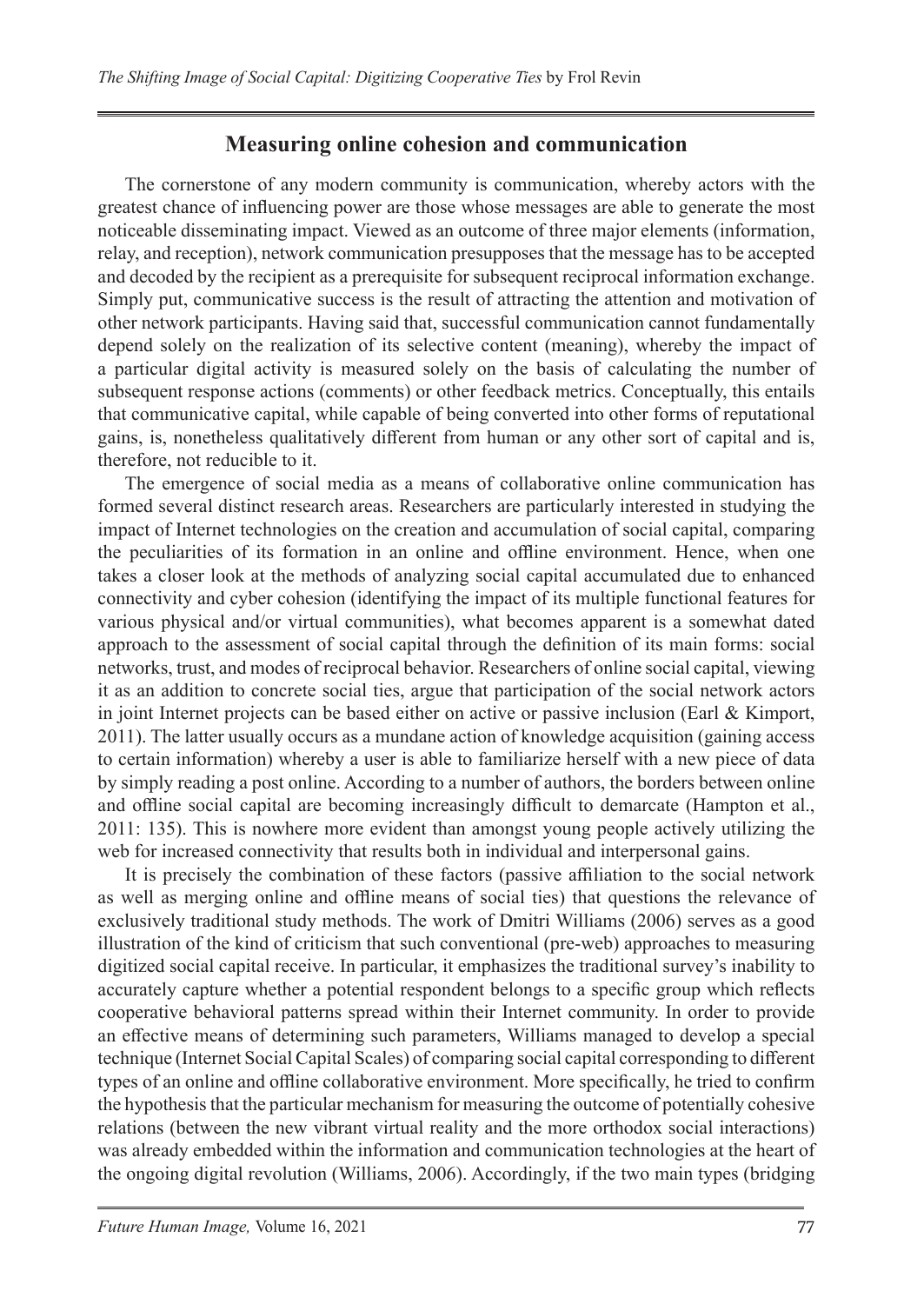and bonding) of social capital did not differ significantly during the pre-Internet era, modern web-based means of data transmission drastically altered the channels through which social ties are currently being established and transformed.

With an ever-diminishing gap between virtual communication and real-world information exchange, it is becoming increasingly difficult to establish pronounced differences in online and offline social interaction, which leads to the heightened probability of overlapping study results between the two spheres. All this suggests that the main reason for the incorrect use of the predominantly survey-based methodology for measuring Internet-facilitated social capital stems from the multi-faceted nature of web presence as a phenomenon belonging to a new cross-platform communication space. In particular, high-speed transmission of large quantities of data leads to network users developing new trust markers applied to other communication participants and even more so to the informational and cooperative incentives received from them. What seems even more apparent is that nowadays, a rising number of individuals perceive the web as an environment with oftentimes misleading, unreliable information, a place with a high probability of monitoring and interception of private data (tracking of the user behavior analytics, automated manipulatory technologies, automated advertising networks, bots, popup recommendation services, etc.) No less important is the emotional aspect of interpersonal web exchange represented by the emergence of new communication practices such as the use of memes, emojis, and other means of pictorial messaging (Neves, 2013).

Accordingly, there appear to be two fundamentally different approaches to making use of e-technologies in order to facilitate collaborative action. In the first case, the Internet is seen and scrutinized merely as a tool for coordination of social cohesion that takes place in real physical space. A fitting example illustrating this would be all manner of public awareness affecting events, from peaceful flash mobs to protest rallies, organized with the help of virtual social networks such as Facebook, Twitter, and other popular platforms. Thus, one can witness the impact of e-generated activism on politics, economics, education, and the daily lives of regular users who perceive the web as a medium drastically modifying normative forms of interaction. The second type of joint online engagement within the virtual space occurs with the aim of achieving interpersonal rapport and is geared towards establishing effective communication channels while encouraging collaborative data exchange.

Alternatively, when faced with these types of virtual environments coupled with mediated data transmission methods, online researchers are presented with novel opportunities (as well as facing equally new challenges) for examining the intricate nature of digitized social capital. In particular, the expansion of the existing methodology can be supplemented by the use of a non-dial approach (modeling situations through the process of enabled observation), semantic network analysis (viz. community cohesion analysis). These kinds of tools make it possible to take into account the interdisciplinary nature of the various objects of study, encompassing a wide array of anthropological, ethnographic, and cultural characteristics prevalent in virtual communities that are based on specific types of Internet connection and/or communication. When conducting research, the sociologist must, therefore, determine the basic study nexus based on a particular choice of social networks (Internet communities) in order to successfully implement a specific approach for collecting data and subsequent result interpretation. In addition, to these new types of data analysis (as well as utilizing measurements through polls and sampling), social capital researchers can employ webometrics as a method for data collection, which presupposes Internet scanning (Björneborn & Ingwersen, 2004). The advantage of this approach when compared to traditional polling lies in its minimal amount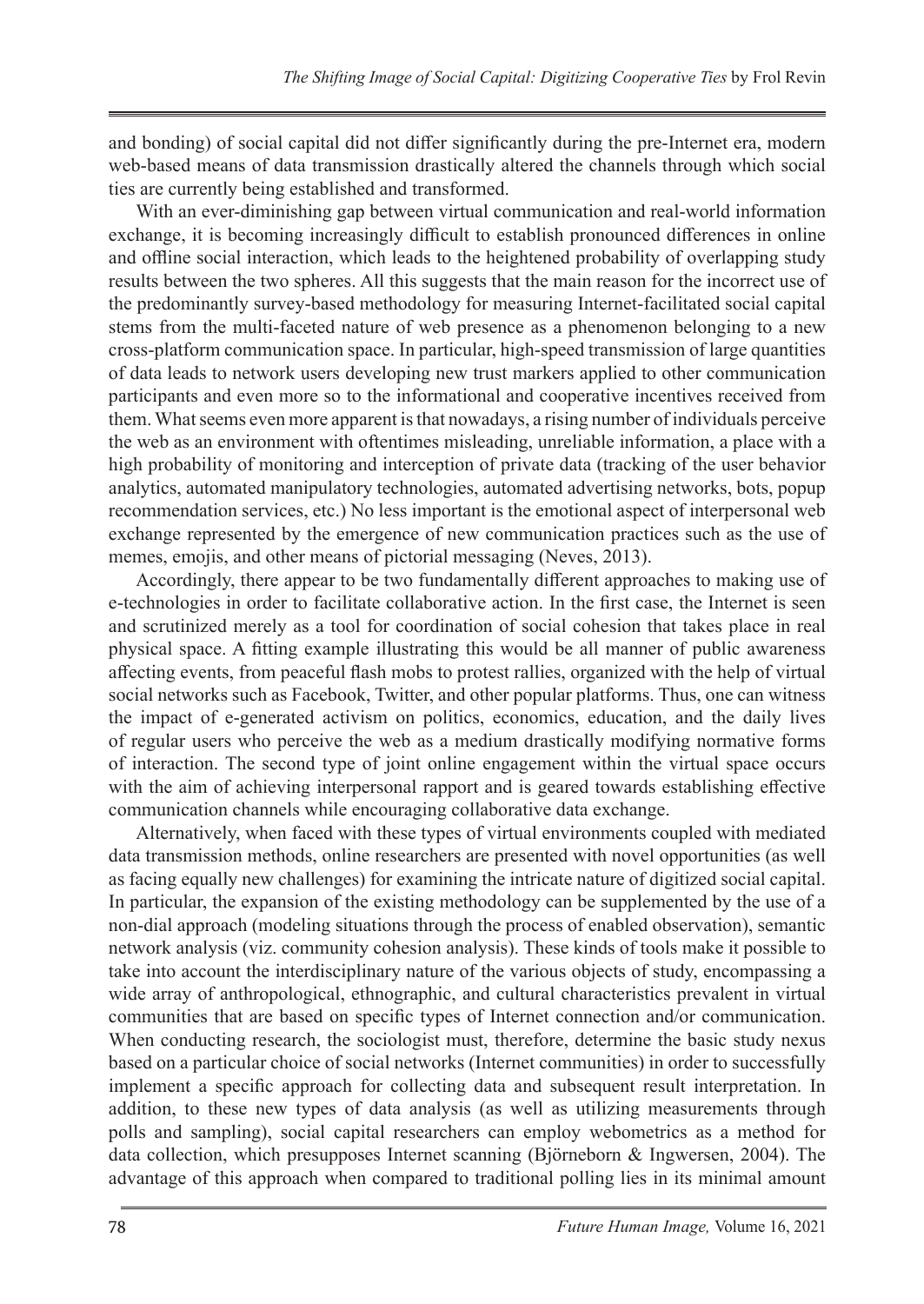of invasiveness, perfect for when the behaviors and opinions of people are studied as if 'under cover.' Lastly, when combined, the methods of content and network analysis make it possible to identify hidden patterns of application. These categories (language utterances, situational content) help designate various participants in pattern-specific collaborative virtual communities. When web resources provide users with access to their databases, offering researchers to interface application programming (API) tools while providing webometric scanning becomes especially relevant. An example of this kind of research may be the analysis of the cooperative interaction of social actors on Twitter. This platform is a perfect hybrid of microblogging and social network services.

#### **Network ties and setbacks of shared interfaces**

The severe social bias inherent in certain virtual network formats goes against all principal egalitarian tenets of participant equality and communicative freedom expounded by the pioneers of Internet technology, many of whom believed that genuine digital interaction has the ability to neutralize micro and macro level imbalance without negating the existence of rigid offline social stratification. With the impact of digital media on the level of disparity, a potentially fruitful avenue lies in applying Pierre Bourdieu's theory of social fields to the study of inequality appearing within virtual communities. In particular, his theory states that a medium's conventional utility is spread over a wide array of habitual practices regardless of their technical characteristics. This most prominently manifests itself in Bourdieu's approach to technology and, specifically, in his belief that technological infrastructures do not just help you attain a fixed narrow goal but are socially shaped along with their meanings, functions, domains, and utility. In other words, they cannot come into existence simply to fill a preexisting role since the role itself is co-created (defined) alongside its technical characteristics by the makers and users. Moreover, this designation is not a static function but something that can change over time depending on how people's perception shifts being influenced by particular technological functionality and preferences (Ignatow & Pierre, 2017).

Viewed through this lens, a social field is an arena of struggle between tech-savvy actors (members of the digital community) for the right to reinvest the results of their capital accumulated online within task-oriented, field-specific limits (the boundaries of the virtual community). Thus, actors occupying similar or close positions (proportional to the total capital they have in defining authority access) form a class with social field logic dictating a division of the totality of positions into two interlinked types based on the possession of class relational power. Since digital community participation principally comes in the form of information exchange, the ability to alter interpersonal communication (censoring debate platforms) can be interpreted as a form of direct constitutive power. Consequently, an inherent bias within a given online community exists as a division among users with and without control over other members' communicative tools and practice. It follows that digital inequality is embodied by an institute of moderators who exert legitimized symbolic censorship while representing the dominant e-stratum (Dhavan et al., 2001). With the old types of social inequality largely offset in the virtual space, the role of the classic forms of capital is, likewise, likely to be substantially reduced and/or significantly modified. Accordingly, cultural capital is digitized by means of users' internalized technological socialization directly corresponding to the scale, reach, and sophistication of their digital utilization patterns.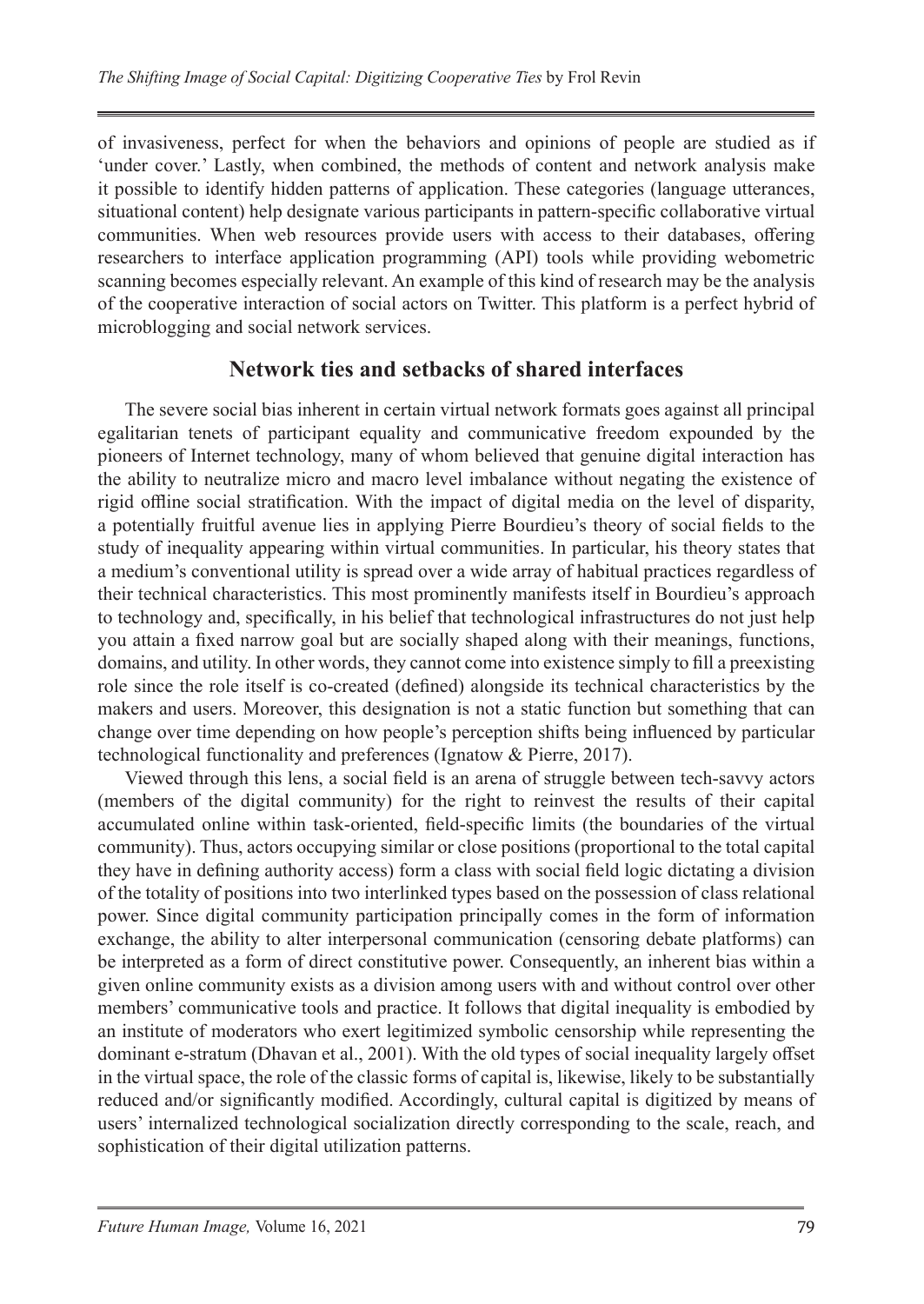This Bourdieusian framework has documented empirical worth when applied to studies analyzing online user activity as well as those scrutinizing the interplay between digital and other more concrete forms of capital. In particular, the former can undergo a reverse transformation into each of the three major forms of capital (cultural, social, and informational) through unhindered professional networking, open access to public goods, and unrestricted dissemination of useful connections skillsets, and knowledge. This last point seems to hint at how the same kinds of ICT engagement can yield contrasting payoffs for skilled kinds of users. Indeed, the varying levels of digital habitus, access, and literacy have been shown to increase the gap in offline resource distribution, mirroring visibly lower levels of economic and cultural capital (Robinson, 2020: 488). Hence, acquired expertise is necessary for finding and assessing online data makes up one of the most prominent prerequisites for technologically advanced individuals whose digital adroitness serves as an advantageous precondition for the attainment of informational and operational superiority. Not only do better-trained Internet users reap steady benefits by arriving at desired outcomes with less effort and significant time efficiency, but they are also able to utilize the various ICT capabilities in a more versatile manner compared to their less-skilled peers. By seamlessly transitioning from one web resource to another, these individuals are taking further advantage of the Internet's cohesion, inducing platforms and algorithms via employing significantly more nuanced and productive tools available to those wishing to maximize their digital capital-enhancing potential.

Renowned German philosopher and sociologist Jürgen Habermas gives credit to this idea by emphasizing a distinction between instrumental and communicative action. The latter is seen as a byproduct of a special democratizing dimension of rational critical discourse, which facilitates wider inclusivity coupled with an increased quality of collective decisionmaking. As individual units of collaborative parlance, speech acts bolster interpersonal ties allowing the speaker to take up a relation to the world of legitimate social orders, representing existing states of affairs, while crystallizing his cooperative experiences through a firstperson attitudinal stance. Communicative action, thus, relies on interlocutors aiming to reach a common ground in contentious matters coordinating their actions by reasoned argument, consensus, and through cooperation rather than undertaking a purely strategic, goal-directed course of action. Indeed, Habermas expressed concern that an overly commercialized attitude to all manner of social interaction and partnership would eventually spell doom for the everdiminishing character of the genuinely public sphere of cooperation (Ramos-Pinto, 2012: 58). What especially seems to lend support to this notion is a presently alarming tendency of these discursive practices to turn into formalized sets of rigorous rules which supplant the more organic notion of deliberation with artificially imposed guidelines of the communicative contest. Modern society, thus, appears to be in dire need of readjusting of our rapidly shrinking discursive potential to prevent the previously accessible modes of the public forum from becoming utterly commodified. Expressing his dissatisfaction with our current shift from a culture-debating society to a culture-consuming one, Habermas placed the primary blame for this radical negative shift in the way we approach interpersonal communication on the disproportional growth in commercial mass media spread and popularity.

### **Conclusions**

Social capital manifests itself as a form of transformative power affecting both concrete and digital means of collaboration and exchange. Accordingly, web-accumulated capital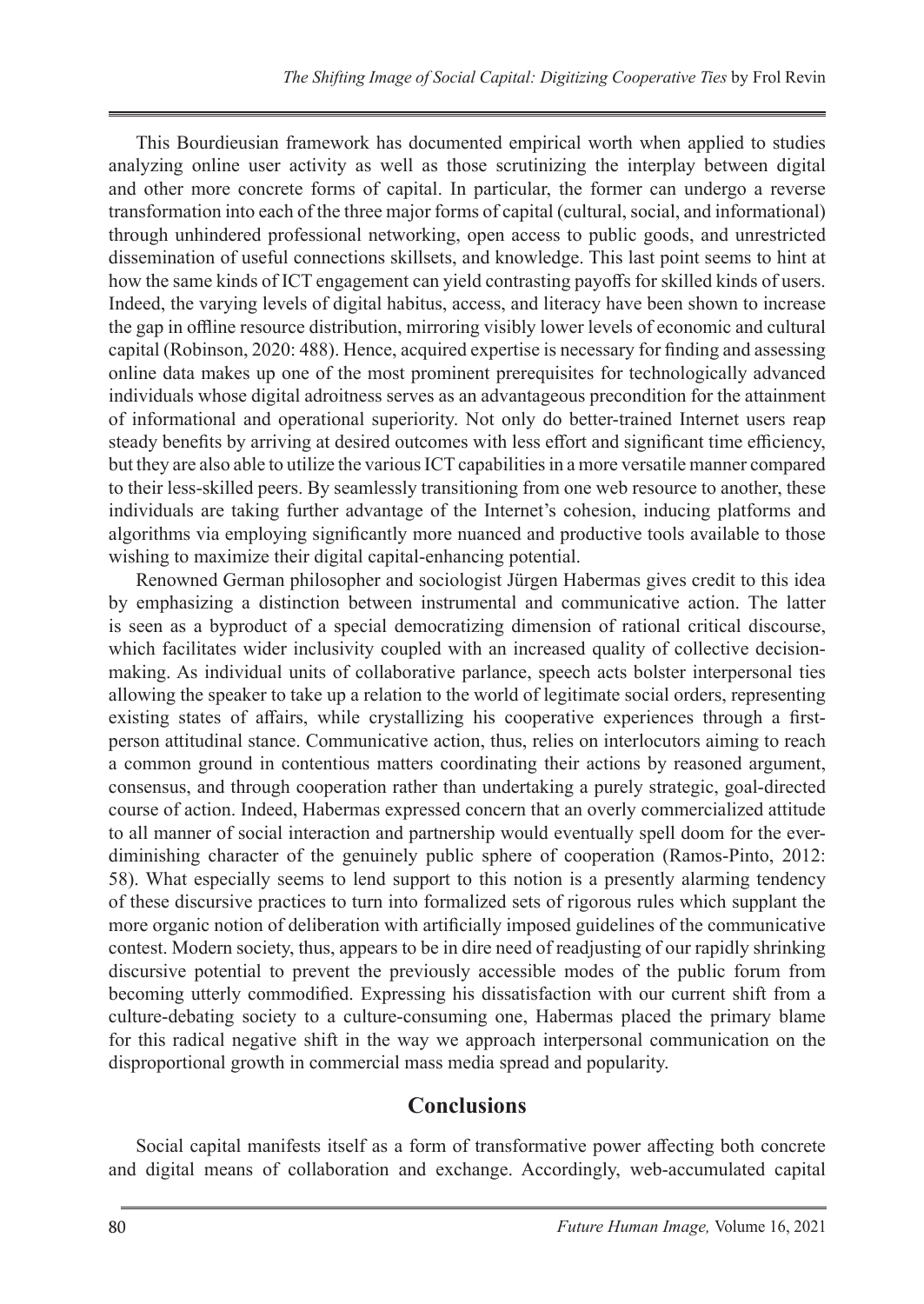might be defined not only as a set of skills, competencies, and cooperative predispositions embedded within a particular interconnected online infrastructure but serves the function of bringing together social actors by creating new as well as reinforcing established relational power networks. Communicative success often occurs as a concomitant result of attracting attention and harnessing the motivational resources of other network participants. Successful communication cannot only depend on the explication of its selective content since the impact of a particular digital activity is measured not just on the basis of predicting and calculating the number of potential response actions (comments) or other feedback metrics. While capable of being converted into other forms of reputational gains, communicative capital is, nonetheless qualitatively different from human or any other sort of capital and is, therefore, not reducible to it.

Studying the impact of various forms of social cohesion, researchers encounter models of Internet-facilitated discourse that tend to take an uncritical view towards web-fostered cooperation (failing to differentiate between distinct types of discourse facilitators), as well as neglecting to acknowledge the precise way freedom of expression is dependent on particular social platform architecture. By acknowledging the role social networks play in continually improving diverse forms of collaborative practice, one cannot disregard their massive influence as exclusive gatekeepers (exercising unilateral authority) of the ever-growing discursive online landscape. The last decade has undoubtedly witnessed a revolution in ICT proliferation that had a profound democratizing effect on allowing the widest social strata to partake in regional and global dialogue and deliberation by ushering in an era of almost utopian inclusivity and technological accessibility. With the old types of social inequality largely offset in the virtual space, the role of classic forms of capital is likely to be substantially reduced and/or significantly modified. Accordingly, cultural capital gets digitized by means of users' technological ties which are directly corresponding to the reach, scale, and sophistication of their online patterns of interaction.

Significant collaborative gains further accrue when randomly occurring physical affiliations are transferred to the level of technological platforms, taking advantage of their ability to shape and coordinate large-scale collaborative endeavors. Compared to more formally developed bonds and obligations based solely on a stringent hierarchical structure, spontaneous exchange gradually forms a fixed nexus of productive interdependence between individuals whose cooperative ties reinforce the overall effectiveness of jointly undertaken civic pursuits. When examining various types of virtual environments, researchers are frequently presented with novel opportunities for examining the intricate nature of digitized social capital. A potential expansion of the existing methodology stems from the use of the non-dial approach, utilizing a semantic network and community cohesion analyses, as well as turning to mediated data transmission methods. These kinds of tools make it possible to take into account the interdisciplinary nature of online social networking while encompassing a wide array of anthropological, ethnographic, and cultural characteristics prevalent in virtual communities that are based on specific types of connection and/or communication.

# **References**

Björneborn, Lennart, and Peter Ingwersen (2004) Toward a basic framework for webometrics. *Journal of the American Society for Information Science and Technology*, Vol. 55 (14), 1216–1227. https://doi.org/10.1002/asi.20077